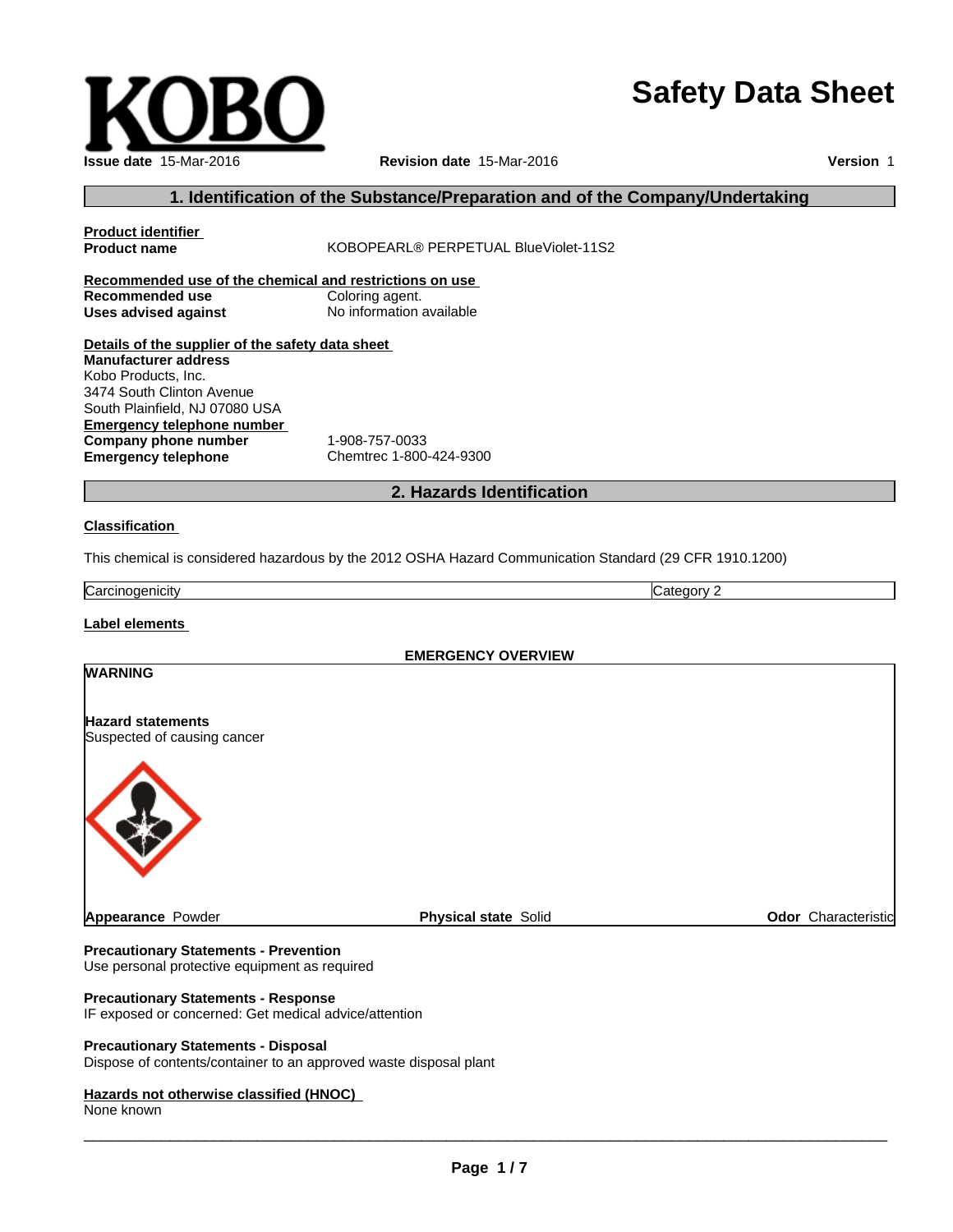# **Other Information**

No information available

# **3. Composition/information on Ingredients**

| <b>Chemical Name</b>      | <b>CAS No</b> | Weight-%     |
|---------------------------|---------------|--------------|
| Synthetic Fluorphlogopite | 12003-38-2    | 61.5-70.5    |
| Silica                    | 7631-86-9     | 16.5-22.5    |
| <b>Titanium Dioxide</b>   | 13463-67-7    | $8.0 - 13.5$ |
| Triethoxycaprylylsilane   | 2943-75-1     | 1.0-3.0      |

| <b>First aid measures</b>                                                                                                       |  |
|---------------------------------------------------------------------------------------------------------------------------------|--|
|                                                                                                                                 |  |
| <b>General advice</b><br>If symptoms persist, call a physician.                                                                 |  |
| Rinse immediately with plenty of water, also under the eyelids, for at least 15 minutes.<br>Eye contact                         |  |
| Wash off immediately with soap and plenty of water while removing all contaminated<br><b>Skin contact</b><br>clothes and shoes. |  |
| Remove to fresh air. If breathing is irregular or stopped, administer artificial respiration.<br><b>Inhalation</b>              |  |
| If swallowed, do not induce vomiting: seek medical advice immediately and show this<br>Ingestion<br>container or label.         |  |
| Self-protection of the first aider<br>Use personal protective equipment as required.                                            |  |
| Most important symptoms and effects, both acute and delayed                                                                     |  |
| No known effects under normal use conditions.<br><b>Symptoms</b>                                                                |  |
| Indication of any immediate medical attention and special treatment needed                                                      |  |
| Note to physicians<br>Effects of exposure (inhalation, ingestion or skin contact) to substance may be delayed.                  |  |

# **5. Fire-fighting measures**

**Suitable extinguishing media**

Use extinguishing measures that are appropriate to local circumstances and the surrounding environment.

**Unsuitable extinguishing media** No information available.

# **Specific hazards arising from the chemical** None in particular.

**Explosion data Sensitivity to mechanical impact** None. **Sensitivity to static discharge** None.

**Protective equipment and precautions for firefighters**

Use personal protective equipment as required.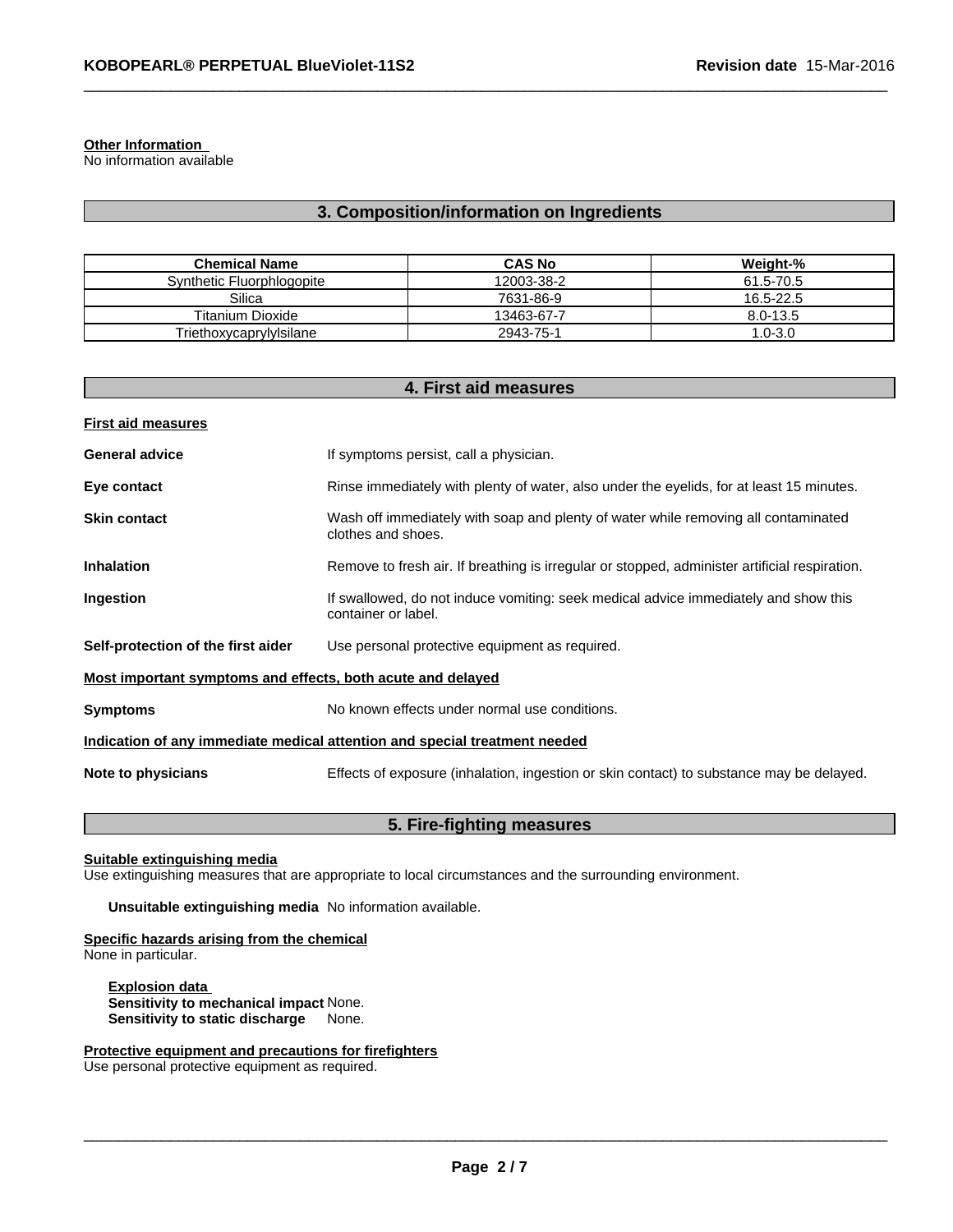# **6. Accidental release measures Personal precautions, protective equipment and emergency procedures**

| <b>Personal precautions</b>                          | Use personal protective equipment as required. Avoid contact with eyes and skin. Wash<br>thoroughly after handling. |
|------------------------------------------------------|---------------------------------------------------------------------------------------------------------------------|
| For emergency responders                             | Use personal protective equipment as required.                                                                      |
| <b>Environmental precautions</b>                     | Collect spillage. Do not allow into any sewer, on the ground or into any body of water.                             |
| Methods and material for containment and cleaning up |                                                                                                                     |
| <b>Methods for containment</b>                       | Prevent further leakage or spillage if safe to do so.                                                               |
| Methods for cleaning up                              | Avoid creating dust. Sweep up and shovel into suitable containers for disposal.                                     |
| Prevention of secondary hazards                      | Clean contaminated objects and areas thoroughly observing environmental regulations.                                |

| 7. Handling and Storage                                      |                                                                                                                      |  |
|--------------------------------------------------------------|----------------------------------------------------------------------------------------------------------------------|--|
| <b>Precautions for safe handling</b>                         |                                                                                                                      |  |
| Advice on safe handling                                      | Use personal protective equipment as required. Use only in well-ventilated areas. Wash<br>thoroughly after handling. |  |
| Conditions for safe storage, including any incompatibilities |                                                                                                                      |  |
| <b>Storage conditions</b>                                    | Keep container tightly closed in a dry and well-ventilated place. Store at ambient conditions.                       |  |
| Incompatible materials                                       | Strong oxidizing agents. Strong acids.                                                                               |  |

# **8. Exposure Controls/Personal Protection**

# **Control parameters**

# **Exposure guidelines**

| <b>Chemical Name</b> | <b>ACGIH TLV</b>         | <b>OSHA PEL</b>                          | <b>NIOSH IDLH</b>           |
|----------------------|--------------------------|------------------------------------------|-----------------------------|
| Silica               |                          |                                          | IDLH: $3000 \text{ mg/m}^3$ |
| 7631-86-9            |                          |                                          | TWA: 6 $ma/m3$              |
| Titanium Dioxide     | TWA: $10 \text{ mg/m}^3$ | TWA: 15 $mg/m3$ total dust               | IDLH: $5000 \text{ mg/m}^3$ |
| 13463-67-7           |                          | (vacated) TWA: $10 \text{ mg/m}^3$ total |                             |
|                      |                          | dust                                     |                             |

# **Appropriate engineering controls**

**Engineering controls** Ensure adequate ventilation, especially in confined areas.

# **Individual protection measures, such as personal protective equipment**

| <b>Eye/face protection</b>     | Wear safety glasses with side shields (or goggles).                                                                |
|--------------------------------|--------------------------------------------------------------------------------------------------------------------|
| Skin and body protection       | Wear protective gloves and protective clothing.                                                                    |
| <b>Respiratory protection</b>  | In case of insufficient ventilation, wear suitable respiratory equipment.                                          |
| General hygiene considerations | Handle in accordance with good industrial hygiene and safety practice. Wash contaminated<br>clothing before reuse. |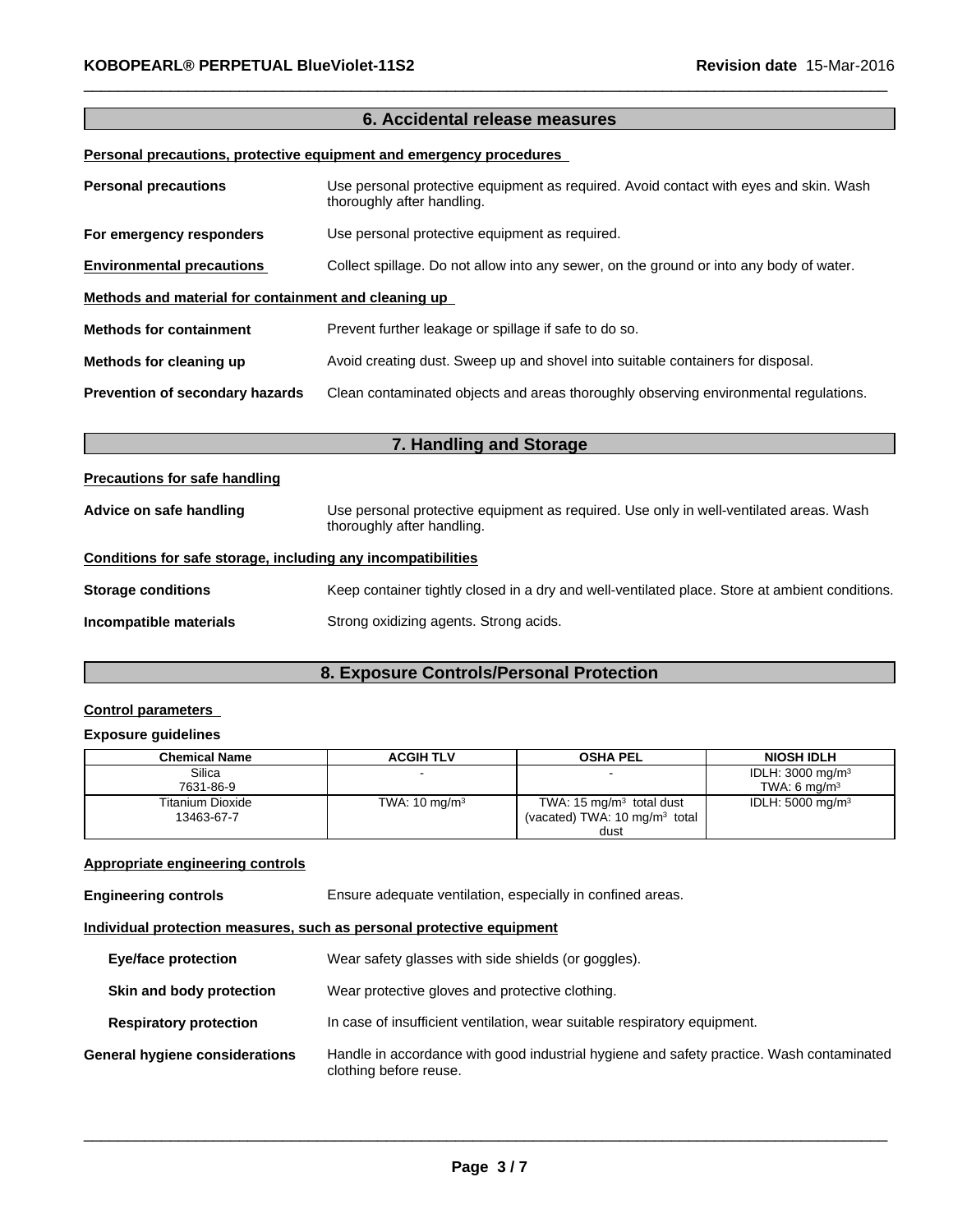# **9. Physical and Chemical Properties**

# **Information on basic physical and chemical properties**

| <b>Physical state</b>            | Solid                    |                          |                          |
|----------------------------------|--------------------------|--------------------------|--------------------------|
| Appearance                       | Powder                   | Odor                     | Characteristic           |
| Color                            | White To Blue Violet     | <b>Odor threshold</b>    | No information available |
|                                  |                          |                          |                          |
| <b>Property</b>                  | Values                   | Remarks •                |                          |
| рH                               |                          | No information available |                          |
| Melting point / freezing point   | $>1000$ °C               |                          |                          |
| Boiling point / boiling range    |                          | No information available |                          |
| <b>Flash point</b>               |                          | No information available |                          |
| <b>Evaporation rate</b>          |                          | No information available |                          |
| Flammability (solid, gas)        |                          | No information available |                          |
| <b>Flammability limit in air</b> |                          |                          |                          |
| <b>Upper flammability limit</b>  |                          | No information available |                          |
| Lower flammability limit         |                          | No information available |                          |
| Vapor pressure                   |                          | No information available |                          |
| Vapor density                    |                          | No information available |                          |
| <b>Specific gravity</b>          |                          | No information available |                          |
| <b>Water solubility</b>          | Insoluble in water       |                          |                          |
| Solubility in other solvents     |                          | No information available |                          |
| <b>Partition coefficient</b>     |                          | No information available |                          |
| <b>Autoignition temperature</b>  |                          | No information available |                          |
| <b>Decomposition temperature</b> |                          | No information available |                          |
| <b>Kinematic viscosity</b>       |                          | No information available |                          |
| <b>Dynamic viscosity</b>         |                          | No information available |                          |
| <b>Explosive properties</b>      |                          | No information available |                          |
| <b>Oxidizing properties</b>      |                          | No information available |                          |
|                                  |                          |                          |                          |
| <b>Other Information</b>         |                          |                          |                          |
| Softening point                  | No information available |                          |                          |
| <b>Molecular weight</b>          | No information available |                          |                          |
| VOC content (%)                  | No information available |                          |                          |
| <b>Density</b>                   | No information available |                          |                          |
| <b>Bulk density</b>              | No information available |                          |                          |
|                                  |                          |                          |                          |

# **10. Stability and Reactivity**

**Reactivity**<br>No data available<br>Chemical stability No data available

Stable under normal conditions.

## **Possibility of hazardous reactions**

None under normal processing.

**Hazardous polymerization** Hazardous polymerization does not occur.

**Conditions to avoid** None known.

**Incompatible materials** Strong oxidizing agents. Strong acids.

#### **Hazardous decomposition products**

None under normal use conditions.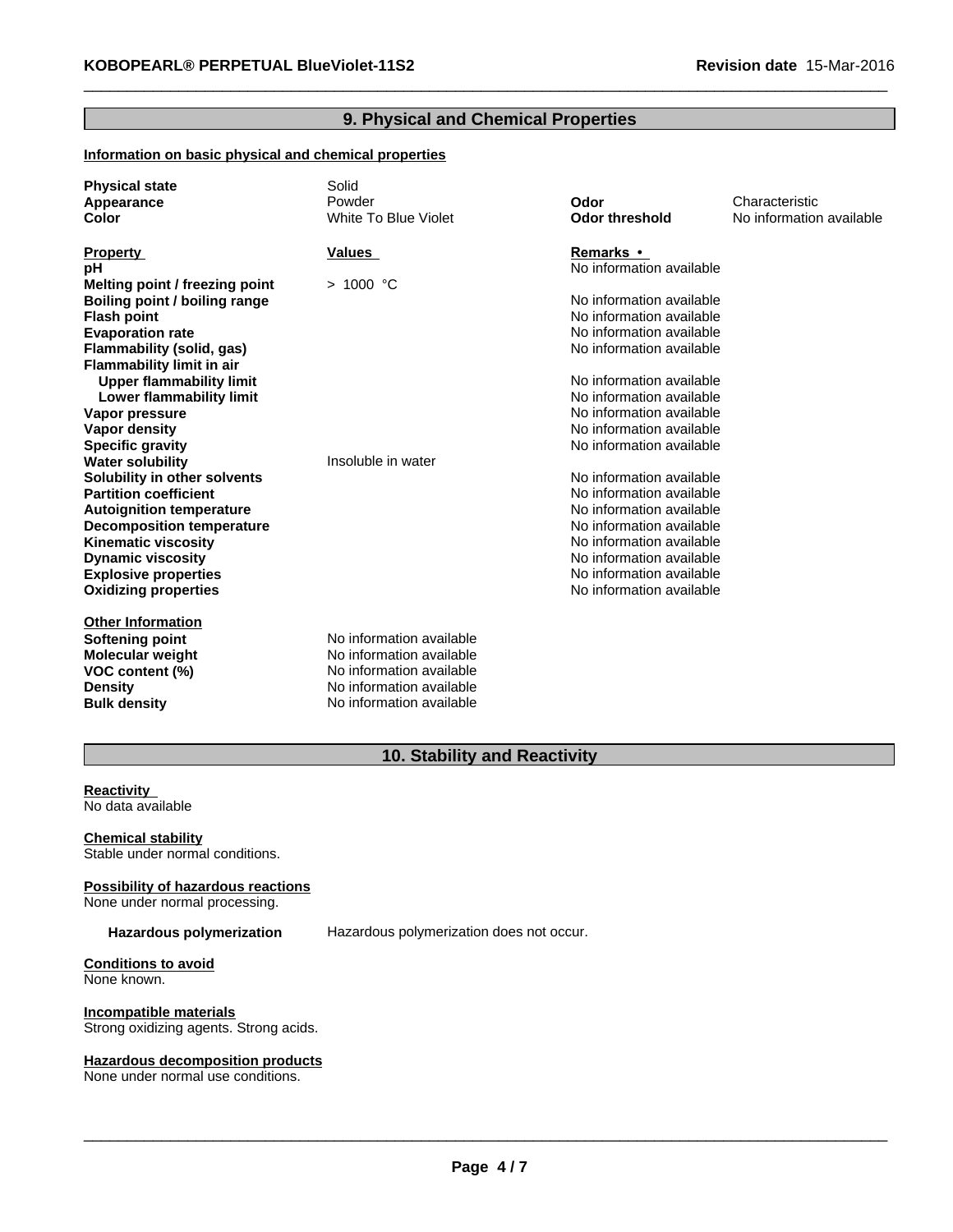# **11. Toxicological Information**

# **Information on likely routes of exposure**

#### **Product information**

| <b>Inhalation</b>   | No data available. |
|---------------------|--------------------|
| Eye contact         | No data available. |
| <b>Skin contact</b> | No data available. |
| Ingestion           | No data available. |

#### **Component information**

| <b>Chemical Name</b>    | Oral LD50                | <b>Dermal LD50</b>      | <b>Inhalation LC50</b> |
|-------------------------|--------------------------|-------------------------|------------------------|
| Silica                  | > 5000 mg/kg (Rat)       | $>$ 2000 mg/kg (Rabbit) | $> 2.2$ mg/L (Rat) 1 h |
| 7631-86-9               |                          |                         |                        |
| Titanium Dioxide        | $> 10000$ mg/kg (Rat)    |                         |                        |
| 13463-67-7              |                          |                         |                        |
| Triethoxycaprylylsilane | $= 10060 \mu L/kg$ (Rat) | $=$ 5910 µL/kg (Rabbit) |                        |
| 2943-75-1               |                          |                         |                        |

#### **Information on toxicological effects**

**Symptoms** No information available.

# **Delayed and immediate effects as well as chronic effects from short and long-term exposure**

**Skin corrosion/irritation** No information available. **Serious eye damage/eye irritation** No information available. **Irritation** No information available. **Corrosivity Corrosivity No information available.**<br> **No information available.** No information available.<br>No information available. **Germ cell mutagenicity<br>Carcinogenicity** This product contains one or more substances which are classified by IARC as carcinogenic to humans (Group I), probably carcinogenic to humans (Group 2A) or possibly carcinogenic to humans (Group 2B).

| <b>Chemical Name</b> | ACGIH | <b>IARC</b>    | .<br>N<br>. | <b>OCU</b><br>יוסט |
|----------------------|-------|----------------|-------------|--------------------|
| Titanium Dioxide     |       | റ⊏<br>Group 2B |             | . .                |
| $13463 - 67 - 1$     |       |                |             |                    |

*IARC (International Agency for Research on Cancer)*

*Group 2B - Possibly Carcinogenic to Humans*

*OSHA (Occupational Safety and Health Administration of the US Department of Labor)*

*X - Present*

**STOT** - **single exposure** No information available.<br>**STOT** - **repeated exposure** No information available. **STOT** - repeated exposure<br>Aspiration hazard

**Reproductive toxicity** No information available.<br>**STOT - single exposure** No information available. **Aspiration hazard** No information available.

# **12. Ecological Information**

# **Ecotoxicity**

| <b>Chemical Name</b> | Algae/aguatic plants                                     | <b>Fish</b>                                      | Crustacea                             |
|----------------------|----------------------------------------------------------|--------------------------------------------------|---------------------------------------|
| Silica               | $\rightarrow$<br>440 <sup>-</sup><br>Pseudokirchneriella | 5000<br>7. 9R h<br>ו Brachvdanio rerio mɑ/L<br>. | 7600:<br>48 h<br>. Ceriodaphnia dubia |
| 7631-86-9            | subcapitata mg/L EC50                                    | $\mathsf{L}$ C50 static                          | ma/L EC50                             |

#### **Persistence and degradability**

No information available.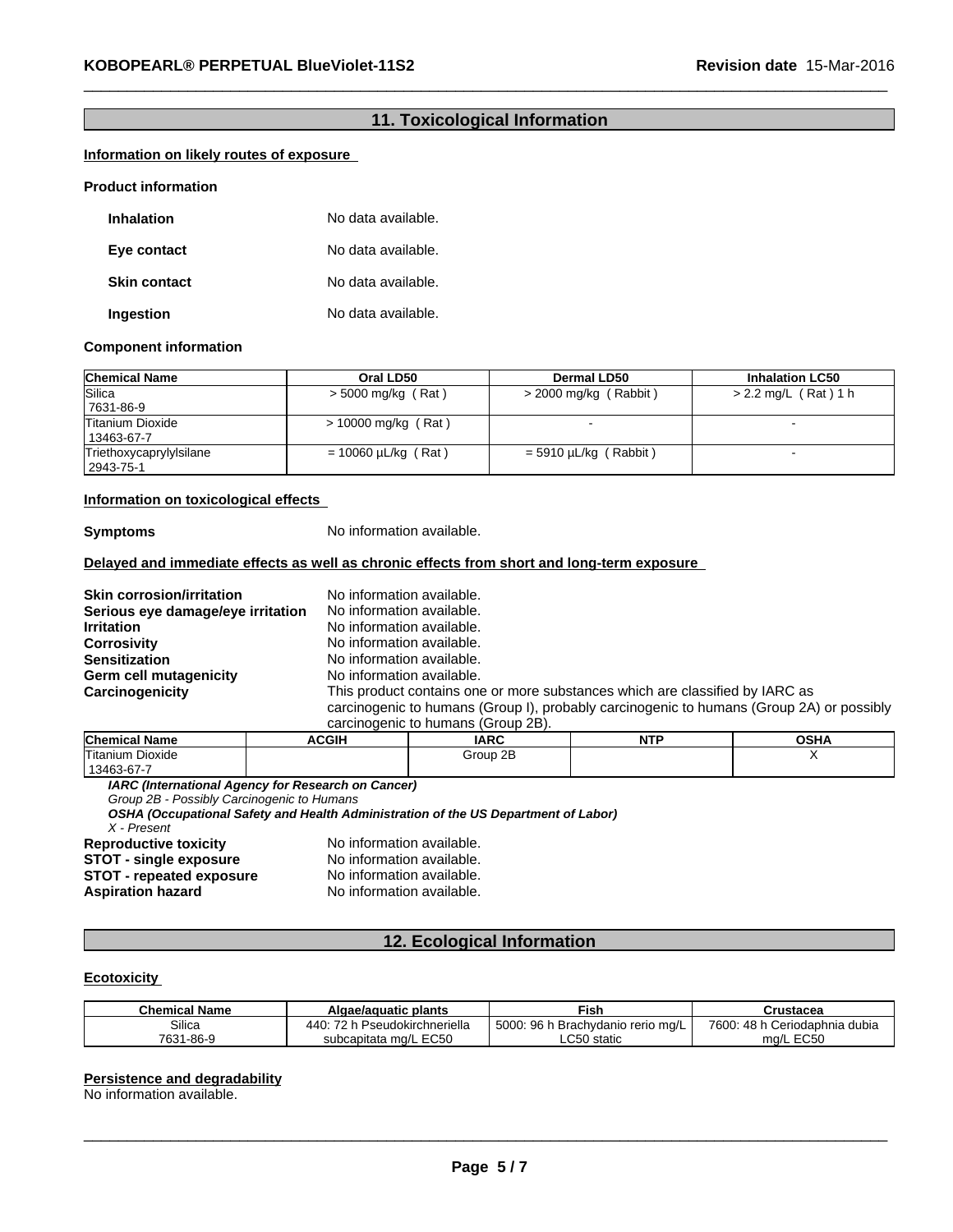#### **Bioaccumulation**

No information available.

| Other adverse effects         | No information available                                                                               |  |  |
|-------------------------------|--------------------------------------------------------------------------------------------------------|--|--|
|                               | <b>13. Disposal Considerations</b>                                                                     |  |  |
|                               |                                                                                                        |  |  |
| Waste treatment methods       |                                                                                                        |  |  |
| <b>Disposal of wastes</b>     | Disposal should be in accordance with applicable regional, national and local laws and<br>regulations. |  |  |
| <b>Contaminated packaging</b> | Disposal should be in accordance with applicable regional, national and local laws and<br>regulations. |  |  |

|             | <b>14. Transport Information</b> |  |
|-------------|----------------------------------|--|
| <b>DOT</b>  | Not regulated                    |  |
| ICAO (air)  | Not regulated                    |  |
| <b>IATA</b> | Not regulated                    |  |
| <b>IMDG</b> | Not regulated                    |  |
| RID         | Not regulated                    |  |
| <b>ADR</b>  | Not regulated                    |  |

# **15. Regulatory information**

| <b>International Inventories</b> |                |
|----------------------------------|----------------|
| <b>TSCA</b>                      | Complies       |
| <b>DSL/NDSL</b>                  | Complies       |
| <b>EINECS/ELINCS</b>             | Complies       |
| <b>ENCS</b>                      | Not Determined |
| <b>IECSC</b>                     | Complies       |
| <b>KECL</b>                      | Complies       |
| <b>PICCS</b>                     | Complies       |
| <b>AICS</b>                      | Complies       |

 **Legend:** 

 **TSCA** - United States Toxic Substances Control Act Section 8(b) Inventory

 **DSL/NDSL** - Canadian Domestic Substances List/Non-Domestic Substances List

 **EINECS/ELINCS** - European Inventory of Existing Chemical Substances/European List of Notified Chemical Substances

 **ENCS** - Japan Existing and New Chemical Substances

 **IECSC** - China Inventory of Existing Chemical Substances

 **KECL** - Korean Existing and Evaluated Chemical Substances

 **PICCS** - Philippines Inventory of Chemicals and Chemical Substances

 **AICS** - Australian Inventory of Chemical Substances

# **US Federal Regulations**

# **SARA 313**

Section 313 of Title III of the Superfund Amendments and Reauthorization Act of 1986 (SARA). This product does not contain any chemicals which are subject to the reporting requirements of the Act and Title 40 of the Code of Federal Regulations, Part 372